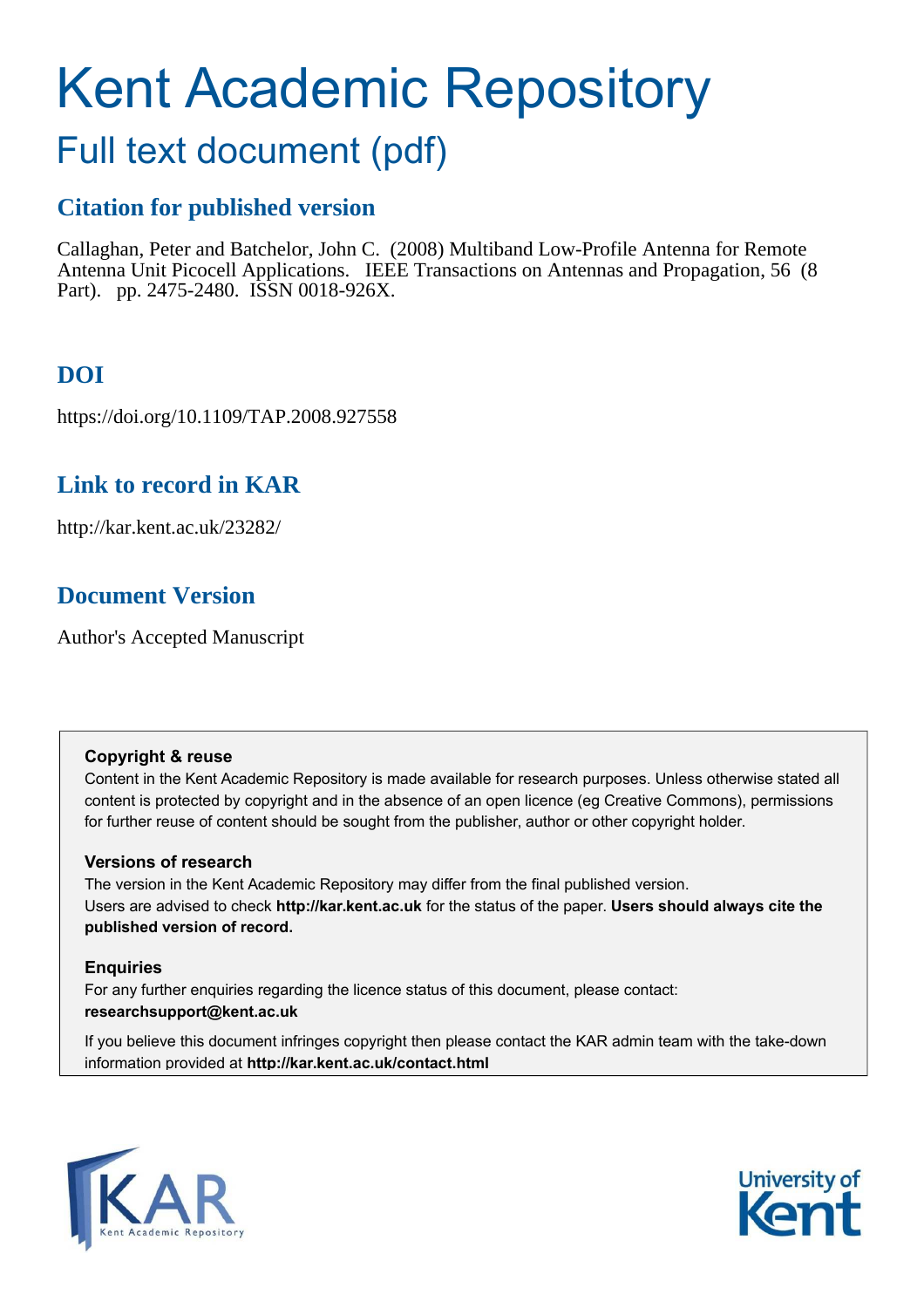# Multiband Low-Profile Antenna for Remote Antenna Unit Pico Cell Applications

# Peter Callaghan and John C. Batchelor

This is an accepted pre-published version of this paper.

© 2008 IEEE. Personal use of this material is permitted. Permission from IEEE must be obtained for all other uses, in any current or future media, including reprinting/republishing this material for advertising or promotional purposes, creating new collective works, for resale or redistribution to servers or lists, or reuse of any copyrighted component of this work in other works.

The link to this paper on IEEE Xplore® is

<http://dx.doi.org/10.1109/TAP.2008.927558>

The DOI is: 10.1109/TAP.2008.927558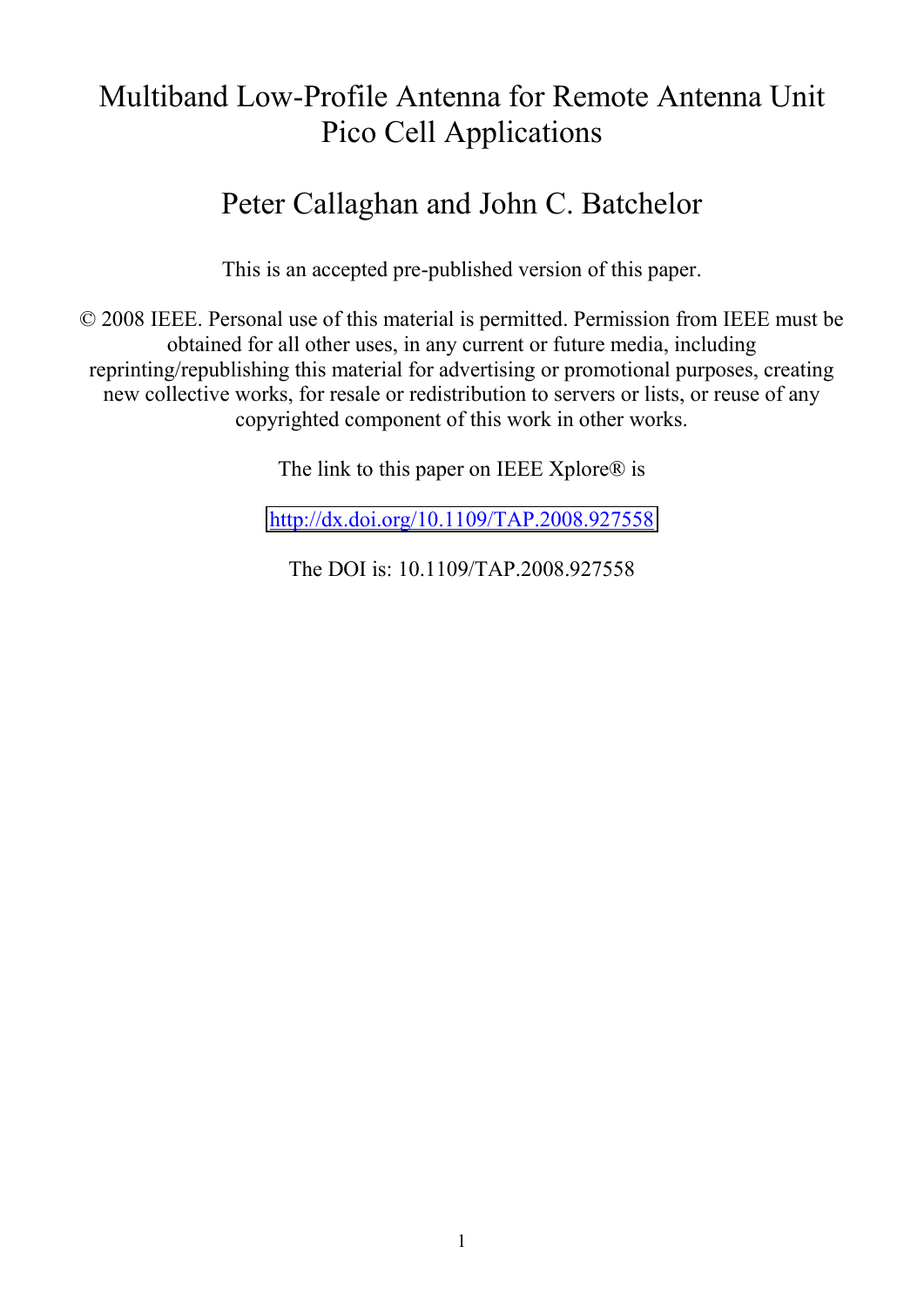# Multiband Low-Profile Antenna for Remote Antenna Unit Pico Cell Applications

Peter Callaghan and John C. Batchelor, *Senior Member IEEE*

*Abstract-* **The design of a compact, low-profile antenna constructed from five wire-patch elements is investigated. For a fibre-radio system a critical design parameter is the isolation between two WLAN elements. It is shown the structure can be optimised to provide in excess of 25 dB isolation. Good agreement between experiment and modelling is demonstrated including these mutual coupling effects.**

### *Index Terms* **– Stacked Microstrip Antennas, Multiple Band Antennas, Mobile Antennas.**

#### I. INTRODUCTION

For increased coverage of cellular and wireless networks within heavily populated areas, picocells operating on a plurality of systems are required. This places additional constraints on the system designer. One solution to routing a number of wireless systems through a building is to use radio-overfibre systems [1, 2]. Here a central control station acts as an interface between several pico-cells and the external wireless infrastructure by translating and routing the wireless signals over a fibre-optic network to Remote Antenna Units (RAU) – so called Distributed Antenna Systems (DAS). These RAUs require an antenna that can function in a number of different bands. Usually this is accomplished by employing a broad-band element [3, 4], or a multi-resonant element [5]. For a DAU isolation between up-link and down-link paths is required. For systems using FDD this can be provided using diplexers but where FDD is not available, such as in WLAN application, two separate elements must be used and attention must be paid to the coupling between the elements [6].

It may be preferable to provide an individual antenna feed for the different wireless bands. Not only does this increase isolation giving greater flexibility of the overall system but also allows control of the individual antenna pattern in each band. To meet this requirement a multi-element antenna is needed. Here we describe the design of such an antenna suitable for a ceiling mounted application providing services for the wireless communication frequency bands used in Europe as listed in Table 1. The design is based upon the integration of a number of individual elements with a key design challenge being to limit any antenna performance degradation caused by mutual coupling effects.

For a ceiling mount unit the antenna height should be minimised, while conversely the footprint could be unrestricted. Use of monopole structures could lead to reasonably small heights (~30mm) for the higher bands [7] but would require much longer elements for the lower frequency. For instance a Discone covering all bands would need to be typically 50 mm high. The height of a monopole element can be reduced using PIFA type designs but these invariably lead to a non-toroidal pattern [5], and can be bandwidth limited. Initial investigations placing a number of mono-polar elements in close proximity also showed that interactions between elements could cause significant nulls in the radiation patterns. An alternative 'planar' antenna approach was sought with a design goal of a 20 mm height that would also alleviate the mutual interaction issues.

The obvious antenna element for the ceiling mount application is the patch antenna. For example this approach has been used recently for a WLAN only antenna in [8]. Fundamental TM11 mode patch antennas exhibit a beam focused normal to the surface and therefore are unsuitable for a ceiling mount pico-cell antenna. However a circular patch can be excited in the TM01 mode to give a monopole-like radiation pattern. This requires the diameter of the patch to be approximately twice that at the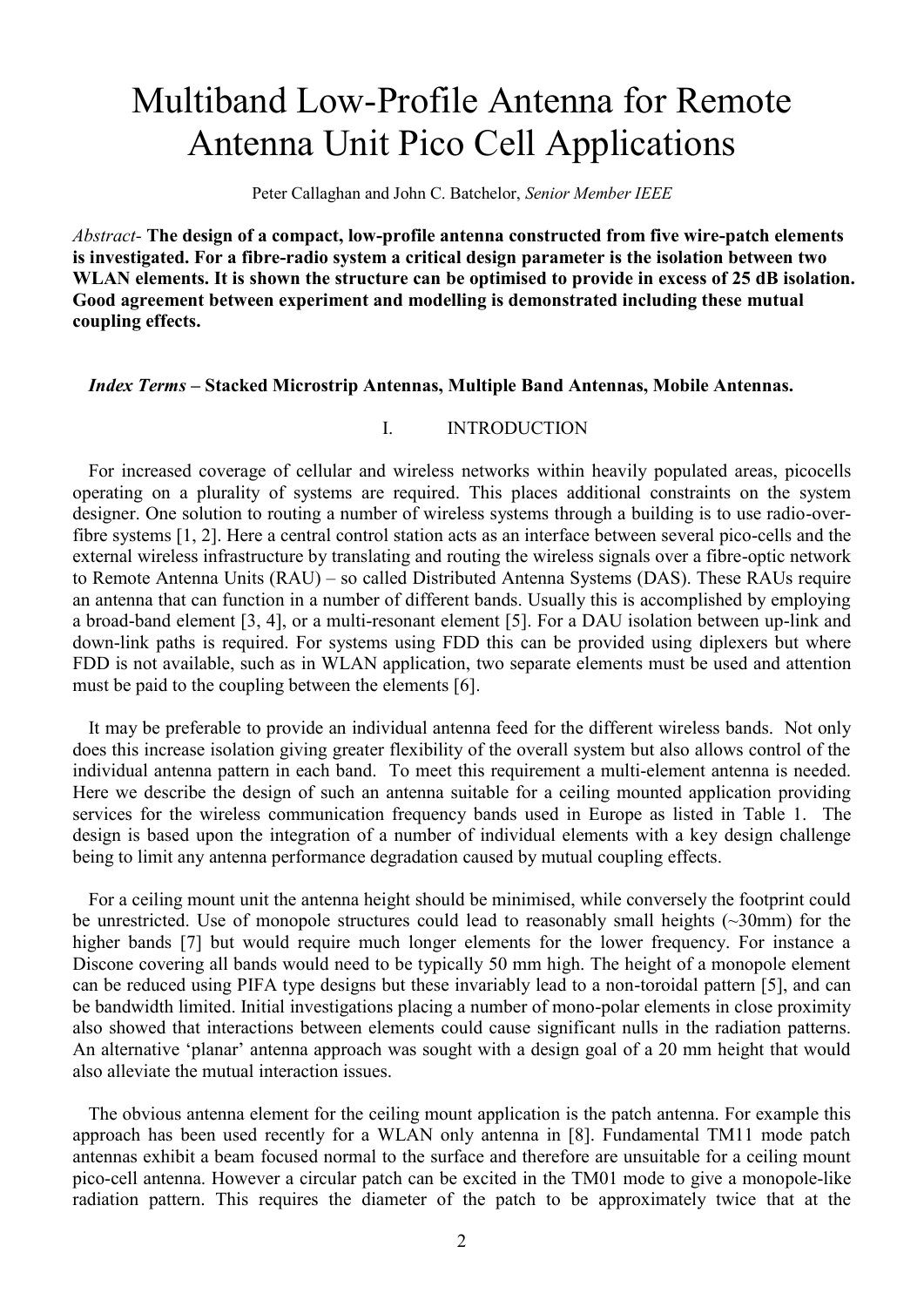fundamental mode. For example an air-spaced TM01 circular patch antenna operating in the GSM 900 band would have a diameter of 400mm. While this may be possible for a ceiling mount unit it is quite bulky and an improvement was sought. A number of authors have investigated the effects of shorting pins on patch antennas. For instance these have been used to improve the bandwidth of a TM11 patch [9]. However it has been shown that if the patch is fed in the centre and the height is increased two pins can alter the current flow and cause a TM01 resonance, instead of a TM11 [10, 11]. The bandwidth can be increased further by using 'plates' instead of wires for the shorting post [12]. Further reduction in the patch height can be obtained by using 4 pins placed symmetrically to suppress the TM11 mode [13].

### II. ANTENNA DESIGN

It was assumed that diplexers could be used to combine the up-link and down-link signals for the mobile phone signals allowing a common antenna element to be used for each of these bands. However two separate WLAN antennas were still required. The multi-antenna unit was therefore to provide 5 individual elements. We propose an antenna solution meeting this requirement based upon a stacked patch antenna configuration as shown in Fig. 1. A 'sensible' footprint of 300 x 300 mm square was assumed to allow ease of integration behind a typical ceiling tile of a suspended ceiling as found in the modern office. Using the pin-loading techniques described in [13] a patch antenna can be designed that is half the diameter of the unloaded TM01 patch. This gives a diameter of approximately 200mm for operation in the GSM band which lies well within our design goal of 300 mm footprint. This diameter is for an air-spaced plate. The size could be reduced further by using a dielectric but this would increase cost and may introduce dielectric losses that can be significant for patch antennas depending upon the quality of the substrate used and the frequency of operation. For a single band operation at 900 MHz it was found that the patch height could be reduced to 10 mm and provide sufficient bandwidth.

Additional elements needed for the L-band systems (DCS, 3G and two WLAN) were provided by stacking air-spaced pin-patch elements [11] on top of the GSM 900 pin-patch as shown in Fig.1. The GSM plate (Diameter D1) is used as the ground plane for the L-Band elements. The smaller L-Band disk elements, denoted by their diameters D2 - D5, therefore formed a two-layer structure above the GSM plate. The L-Band elements were excited by embedding a coaxial feed within the shorting posts for the GSM antenna. In Fig.1 a cross-section view through the centre shows the coaxial lines for D4 and D5 in the lower half, H1, with the pin-plate structure in the upper half, H2. Note the GSM feed in the centre is a capacitive plate structure (the dashed outline in the top view). The feed positions for the four L-Band elements were therefore fixed by the position of the GSM shorting posts. For size reduction pin-loaded patches were used. A plate height of 10mm was again used. As the patches are electrically thicker only two pins are needed to suppress the TM11 mode. Increasing the height also reduces the required patch diameter, allowing the four L-Band elements to be easily arranged on the top of the GSM plate.

Details of the final design are given in Fig. 1. The GSM900 feed used a 1.3 mm diameter pin at the centre while the four shorting 'pins' were actually 12mm square blocks with the L-Band coaxial feeds running though their centres. The L-Band elements used a 5 mm diameter feed pin at the centre with two 1 mm diameter shorting pins placed either side. These shorting pins were surrounded by 5 mm diameter PTFE bushes for additional mechanical support. The ground planes and patches were formed using a metallic plate of 1 mm thicknesses.

It was found that a common design could be used for all the L–Band patches with the resonant frequency of each element achieved by tuning only the respective top plate diameter. Although our construction used individual metallic plates, a production design may use construction similar to [8] whereby the L-Band top patches are etched onto a thin substrate which is possible if a common patch height is used. This is illustrated in Fig. 2. A single L-band 2-pin loaded patch antenna was modelled by CST MWS. As the plate diameter is increased the bandwidth and centre frequency decrease – determined from the 10 dB input return loss points. Not shown on Fig. 2 was the change of impedance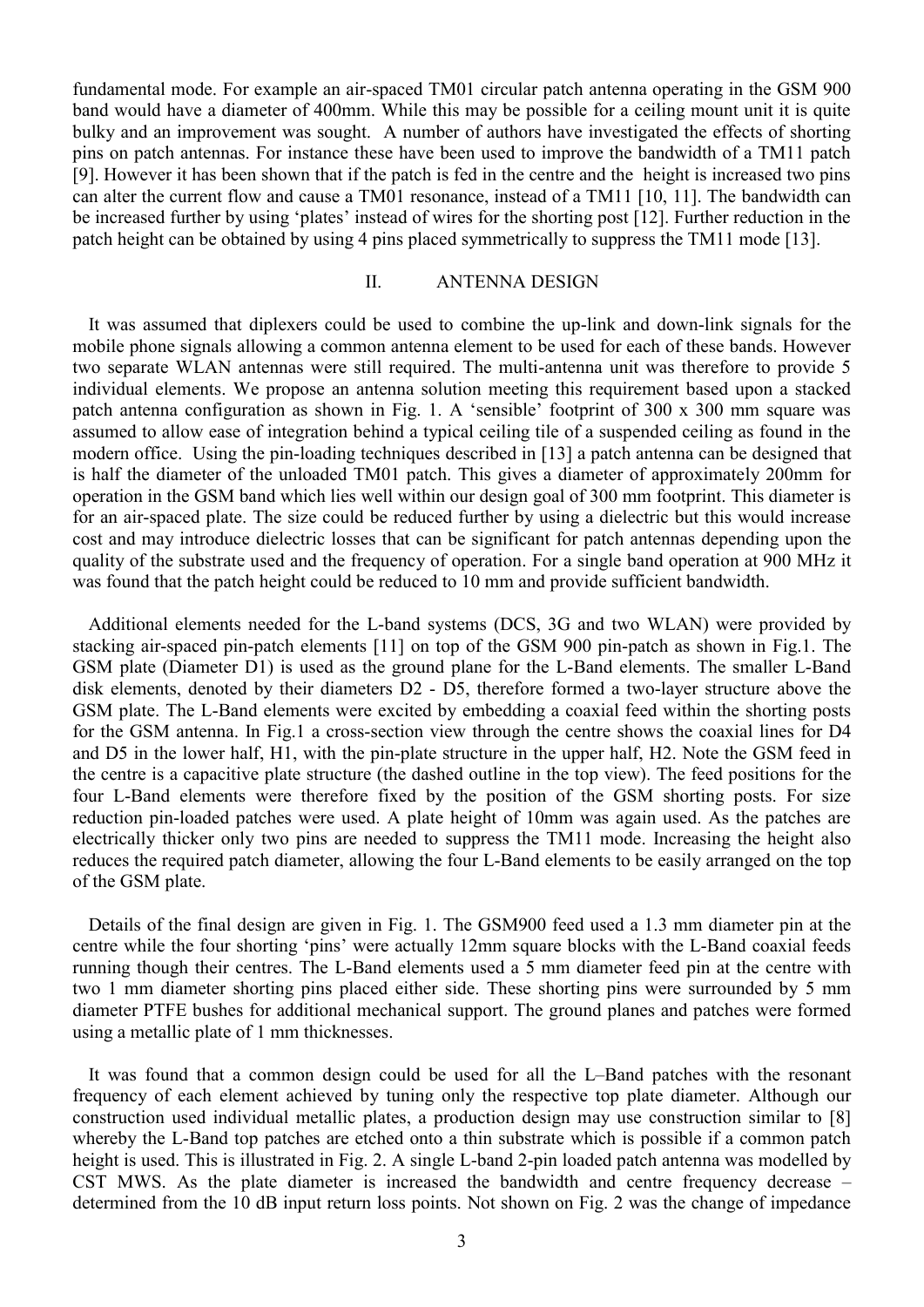at resonance. At larger radii the impedance is closer to 50  $\Omega$  but with the narrower bandwidth – i.e. a sharper resonance. Conversely reducing the radius further does not lead to a wider bandwidth as eventually the minimum return loss is less than 10 dB. From Fig. 2 it can be seen that for a 10 mm height patch the bandwidth requirements of DCS (9.5%), UMTS (12.2%) and WLAN (3.4%) could be met. Including the plate thicknesses, the overall height of the unit is 23mm – close to the target of 20mm. Using common height and pin diameters for all the L-Band antennas allows use of common parts to ease manufacture.

The final antenna combines five individual elements providing one GSM 900, one DCS 1800, one 3G (UMTS) and two WLAN antennas. The GSM, DCS and 3G antennas each cover both the uplink and downlink bands. These can be separated by use of commercially available diplexers such as the Murata DFYH series of dielectric diplexers. These have some insertion loss (<2 dB) but fit easily within the footprint. The antenna design is very efficient (no dielectric losses) so allowance for diplexer losses can be made by the system designer. In this way individual antenna feeds can be provided for each band for both uplink and down-link. The overall size of 23 mm height and 210 mm diameter for our design antenna compares favourably against the design of [13] (height 32 mm diameter 120) but this is only a single feed point GSM /DCS antenna.

### III. MUTUAL COUPLING EFFECTS BETWEEN ELEMENTS

A critical design parameter is that of mutual coupling between the antennas. Placing the L-Band elements on top of the GSM patch and using feedthroughs in the GSM shorting posts provides good isolation between this band and the L-Band elements. Initially the L-Band elements were placed close to the edge of the GSM disc to tune the GSM patch antenna – the shorting posts should be placed as close to the edge as possible to provide a 50  $\Omega$  impedance of the GSM patch. In practice this required the L-Band antennas to be at an offset of 80 mm for the DCS (S2) and 3G (S3) elements and 85 mm for the WLAN elements (S4 & S5, due to physical size restraints. Although the L-Band elements are at the maximum separation so mutual coupling might be assumed minimal, it was found that the L-Band elements suffered a strong interaction. This resulted in significant nulls in the azimuth radiation patterns particularly in the DCS and 3G bands as can be seen in Fig. 3.

As the antenna structures had been designed and tuned using the commercial CAD package CST Microwave Studio (CST), predictions were made with CST that showed close agreement to the measured radiation pattern for the combined structure (Fig. 3). As such we were able to use the model to identify the source of these nulls. It was found that removing the 3G antenna provided nearly 100% improvement in the DCS antenna pattern. The GSM antenna has a second order mode around 1800MHz but this has little influence on the DCS antenna. Further investigation showed that a standing wave was being set up between the 3G and DCS antennas due to their spacing (160 mm) being approximately an integral number of  $\lambda/2$ . Moving the antennas closer together (S2 = S3 = 60 mm), such that the spacing is an odd integral number of  $\lambda$ /4 at 1800 MHz, gave a significant improvement in the polar diagram as shown in Fig. 3. Similarly the WLAN antennas were also moved to  $\lambda/2$  spacing.

Further to the effects of mutual coupling on the radiation pattern a key issue in the design of this multi-element antenna is the isolation between the WLAN antennas. While this is determined for the GSM, DCS and 3G antennas by diplexers the WLAN antennas rely upon the spatial separation and polar diagram. For the element chosen the radiation pattern is essentially omni-directional in the azimuth plane to suit the pico-cell application meaning the isolation must be determined by other means. The isolation between the two WLAN antennas was again investigated using CST. In Fig. 4a the isolation is plotted as a function of separation at the band centre frequency (2.45 GHz). It is seen that a minimum of -26 dB occurs when S4 and S5 are 72 mm apart. However it was noted that further improvements could be made by making the offset of each antenna different and also by varying the position of the DCS and 3G elements. CST indicated an isolation in excess of 30 dB across the WLAN band could be found by optimising the position of all 4 L-Band antennas. However, the DCS and 3G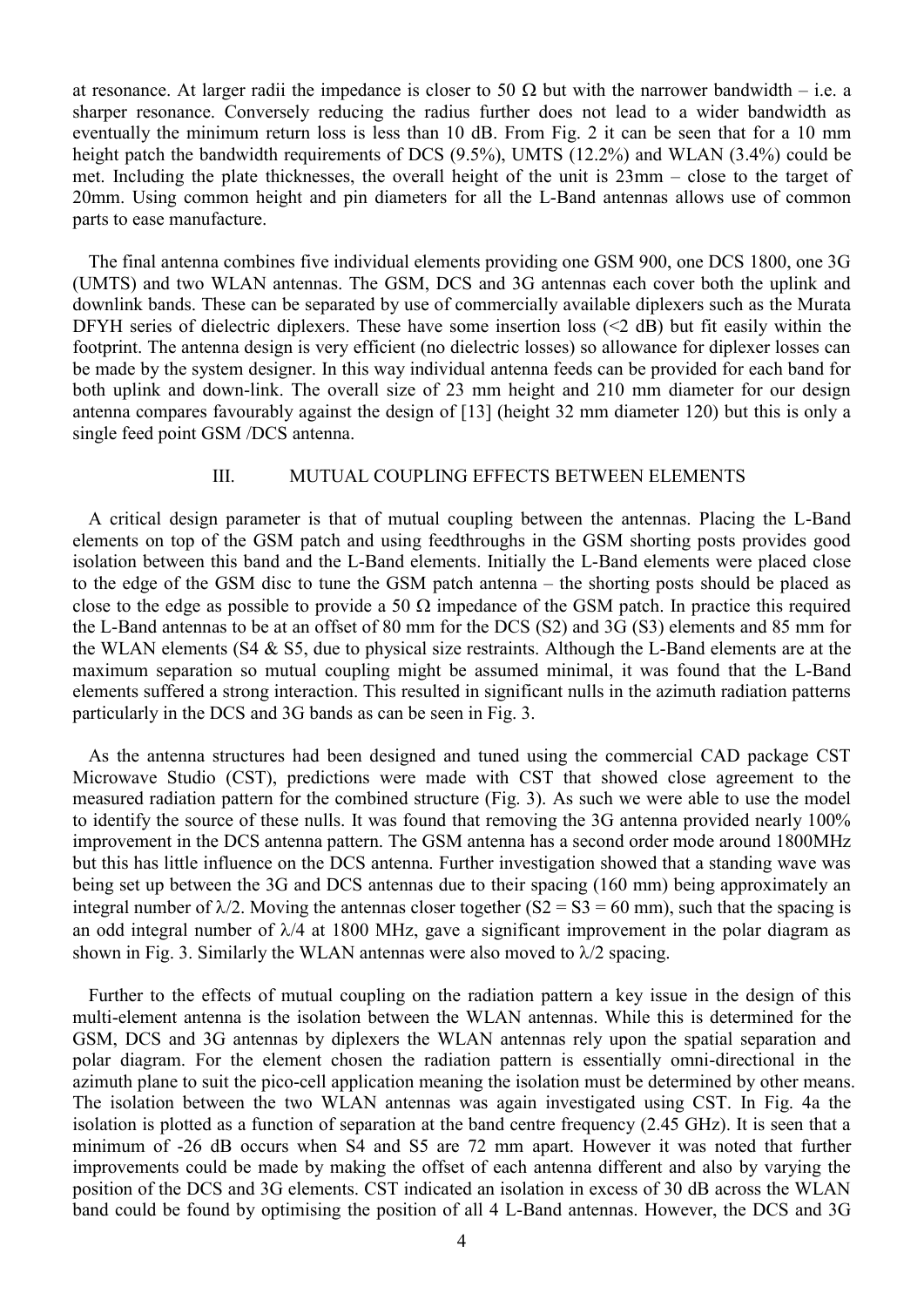antennas needed to remain in position to maintain their radiation patterns. A final solution was found by fixing one WLAN antenna and varying the other as shown by the dashed curve of Fig 4a. For offsets of  $S4 = 68$ mm and  $S5 = 76$ mm an isolation of -28 dB could be obtained. These values were applied to the design in Fig. 1. The final isolation between the WLAN antennas across the band is plotted in Fig. 4b. A nominal 'specification' mask is included in Fig. 4b, whereby the isolation should be greater than 20dB in the WLAN band [6]. The measured result is slightly poorer than the prediction but is still in excess of 25 dB across the band.

Changing the L-Band antenna positions meant that the GSM shorting post positions had also changed as these provide the L-Band antenna feeds. This detunes the GSM antenna significantly. However, this was readily re-matched as illustrated in Fig. 5. The antenna impedance is lowered to around 30  $\Omega$  in series with an inductive reactance (shorting post inductances). This can be matched using a capacitive step-up transformer as shown in Fig. 5(a). In practice the capacitors are realised using a distributed structure as detailed in Fig. 5(b) employing coupling plates at the top and bottom of the GSM feed pin (expanded view of feed from Fig. 1). These were constructed by etching small square patches on double-sided 1.6 mm FR4 PCB, with a ground plane on the underside. This is clamped onto the metallic plates. In this way the spacing between the plates is determined by the PCB thickness and avoids any problems caused by any air-gap between the PCB and the metallic plate. Any additional inductance caused by the feed pin between the capacitive plates can be tuned out empirically by adjusted the capacitive patch dimensions.

### IV. MEASURED PERFORMANCE

The return losses for the 5 feed points of the antenna are shown in Fig. 6. Again comparison is made against the model with reasonable agreement. For assessment a 'requirement' mask for an in-band -10 dB return loss has been added, Using a capacitive matching circuit the response of the GSM antenna exceeds this requirement. The model used a rectangular capacitive structure that approximated the experimental antenna that had been finely adjusted, hence the experimental curve shows a better match. Not plotted in Fig. 6, the GSM feed, also exhibits a second resonance around 2 GHz but this does not influence the DCS or 3G antenna performance. The model predicted that the DCS and 3G antennas should meet the requirement, but while the experimental results exhibit similar bandwidths their centre frequencies are approximately 3% lower. This difference is likely due to mechanical tolerances, particularly the feed structures, so a production design would need to make an allowance for this. The 3G antenna has a decreased match but increased bandwidth compared to the DCS antenna, as expected from the parametric study in section 2.0. The WLAN antennas are plotted together (black curves for D4, grey for D5). The model gives reasonable agreement again, although the resonant frequencies are a little lower than predicted. Whilst the bandwidth is relatively wider than for the DCS and 3G antennas, as expected from Fig.2, the match has also improved. From the plots there is evidence of a secondary resonance that may account for this improved match and further evidence for this is seen from the radiation patterns, discussed below.

The measured radiation patterns of each antenna are given in Fig. 7. It was found that the radiation was essentially linearly polarised so the patterns at the band centre and the band edges were plotted, to illustrate the antenna variation with frequency, for the dominant polarisation but only at the band centre for the cross-polarisation. In general all antennas exhibit the desired vertically polarised 'doughnut ring' pattern. The azimuth patterns (actually at 15° Elevation) are approximately omni-directional with only a few dB ripple that increases with the antenna operating frequency.

The elevation plane cuts show a nominally vertically polarised characteristic with a beam peak around 40° Elevation. Despite a small ground plane most of the energy is in one half of the sphere, as required by a ceiling mount antenna. As expected there is a deep null on boresight although this is compensated to some extent by the cross-polar radiation. However for a picocell application the range directly under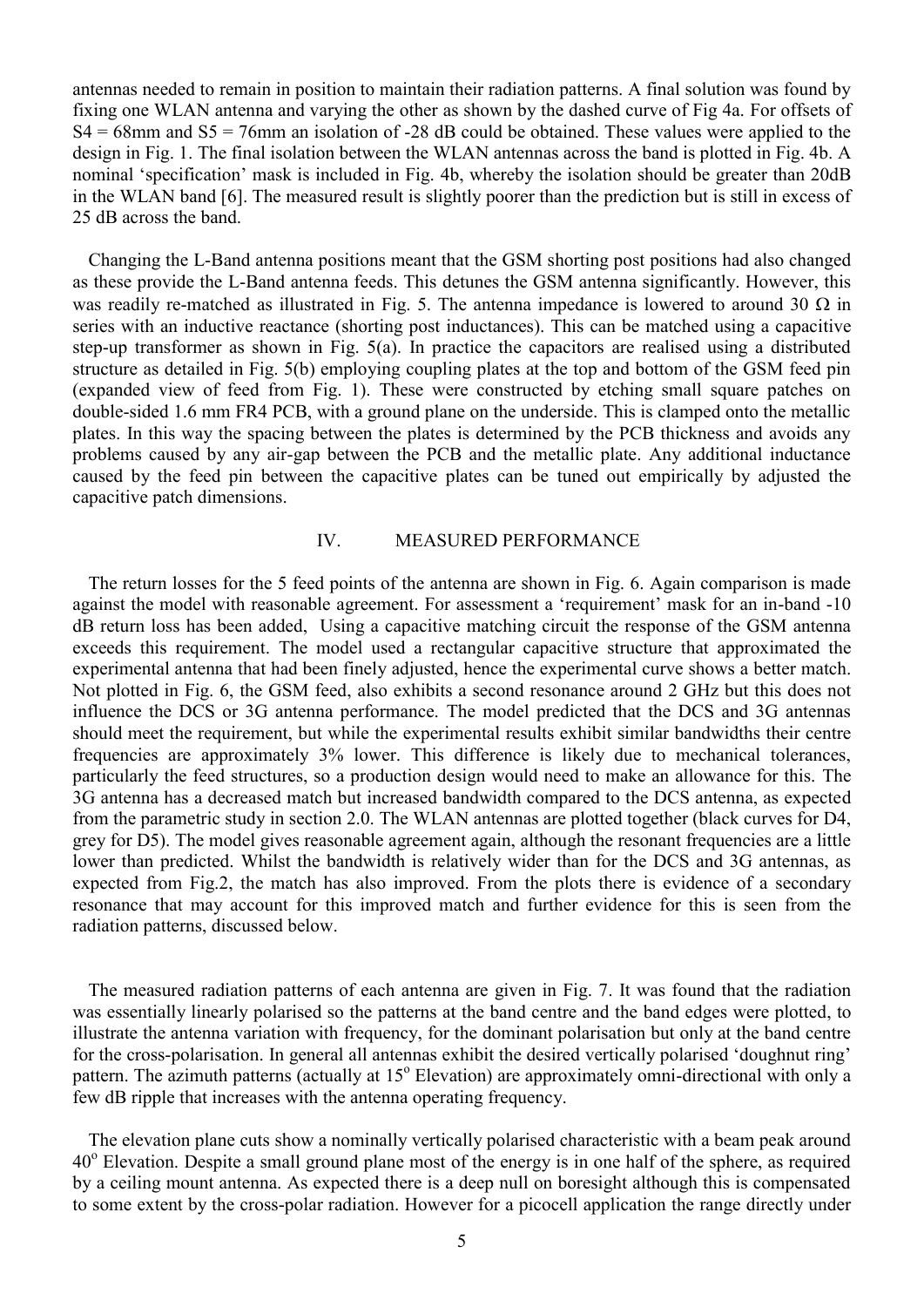the antenna is at a minimum and therefore this null should be tolerated. The radiation pattern for the 3G antenna is deteriorating at the band edges but this may be simply due to operation away from resonance. However the azimuth gain remains at a similar level allowing use in a pico-cell application.

The WLAN antenna patterns exhibit significant asymmetry between the two elevation planes. In one plane there is the emergence of a double humped lobe whilst in the other plane there is a deep wide null (with high cross-polarisation). This indicates the onset of a higher order mode and may explain the relatively high level of ripple in the azimuth plane and the additional resonances in the return loss plots. This design kept the height and pin spacing of the L-Band elements equal for ease of manufacture but in practice these could also be varied to improve the WLAN antenna characteristic.

#### V. DISCUSSION

To assess the overall performance of this antenna some simple comparisons were made against three other antennas. A broadband discone of 50mm height for an up link antenna and a group of 4 individual quarter wave straight wire monopoles for the downlink antennas on a 300 mm square ground plane provided a reference. For a more application orientated assessment, comparison was also made against the planar design of [45]. The performance of this new design using the original L-Band antenna spacing has also been included in the comparison.

The polar diagrams of each type of antenna were measured and summary parameters compared. A first metric listed in Table II was the average azimuth antenna gain in the band centre. Here the monopole has the highest gain, with the discone and the proposed stacked patch design being approximately 2 dB lower. These three antennas are clearly linearly polarised. The planar element has the advantage of similar gains for both polarisations but the nominal level is significantly lower than the vertical gain for the other two elements which demonstrates the planar element is the least suited for a ceiling mount application.

The second metric was to consider the ripple on the azimuth polar diagram by expressing this by the standard deviation,  $\sigma$ , of the azimuth curve; the ideal would have a  $\sigma$  of zero. This is summarised in Table III. The discone has the lowest  $\sigma$  around 1 dB (considering the vertical polarisation). The monopoles have a slightly higher  $\sigma$  around 2 dB due to interaction between the different elements. For the stacked patch design  $\sigma$  for the GSM element is very good. However it is seen that  $\sigma$  is very high (5 dB) for the L-Band elements using the original spacings, but reduces to 2 dB with the optimised spacings; similar to the performance of using an array of monopoles. (Note the  $\sigma$  for the crosspolarisation level is naturally higher). The planar element exhibits high gain variation making it less suitable for the present application.

### VI. CONCLUSIONS

A multi-feed antenna constructed by integrating five 'monopolar' type wire-patch antennas has been designed providing operation in four primary wireless communications bands. Mutual coupling was shown to have significant detrimental effects but with careful design these can be minimised to an acceptable level. The design studied here aimed to keep commonality between components to ease manufacture, particularly for the L-Band antennas. The resulting structure exhibited close to ideal performance with each antenna providing a toroidal shaped beam. It was noted the bandwidth for the 3G antenna was marginal and there was evidence of a higher order mode present with the WLAN antenna. Although these factors are minor it would be possible to tune them out by changing the individual antenna element design but possibly at the loss of commonality of construction. The structure was tuned to provide high isolation (>20 dB) between the WLAN antenna ports as required by a Remote Antenna Unit (RAU) application. Overall the final design has a total height of only 23 mm and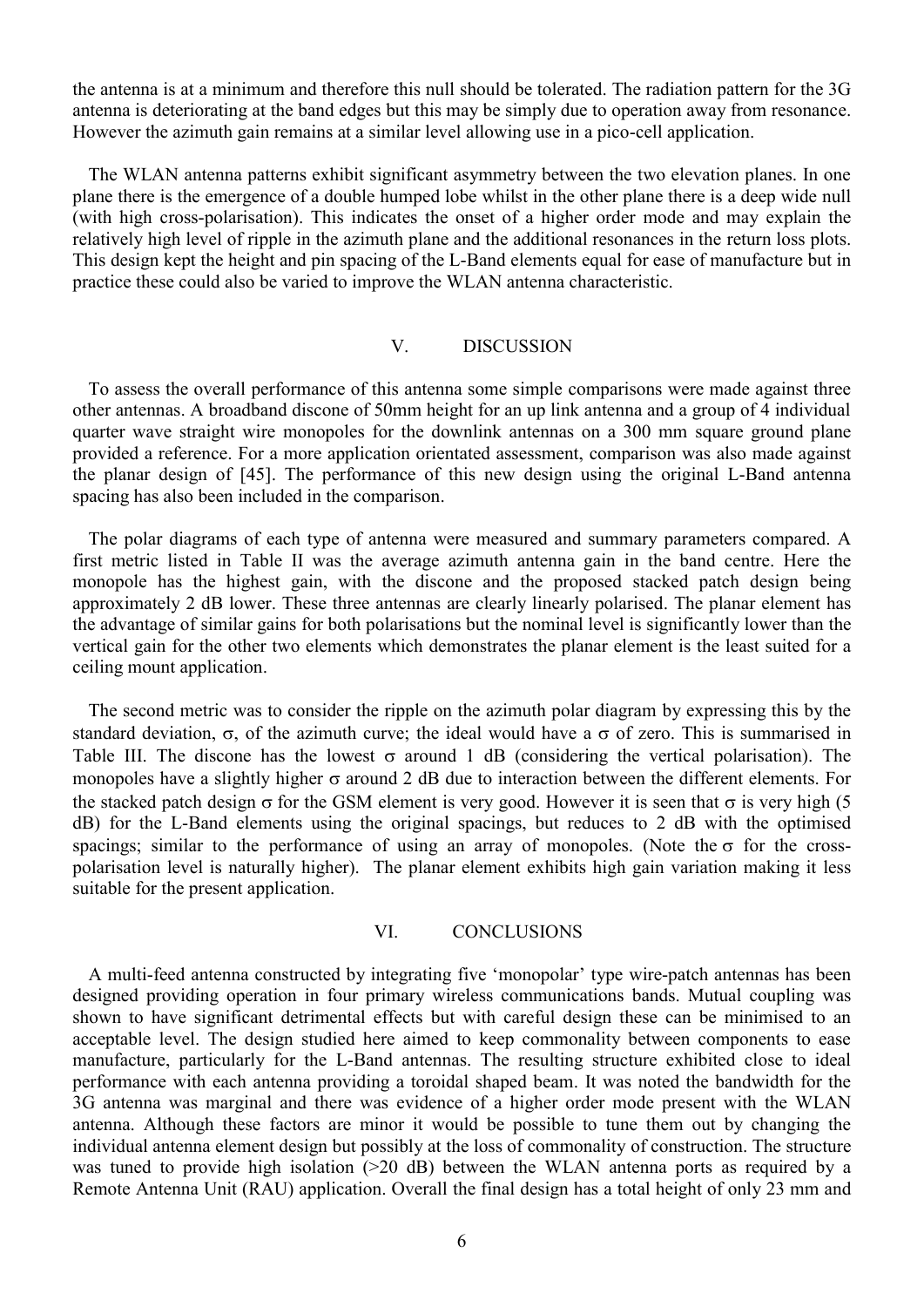each antenna pattern is close to a straight wire monopole making this design ideal for a ceiling mount RAU application.

#### REFERENCES

- [1] A. Das, A. Nkansah, N.J Gomes, I.J. Garcia, J.C. Batchelor, D. Wake: 'Design of low-cost multimode fibre-fed indoor wireless networks', IEEE Trans, Vol. MTT-54, No. 8, Aug 2006, pp 3426-34341.
- [2] A. Nkansah, A. Das, C. Lethien, J-P. Vilcot, N.J. Gomes, I.J. Garcia, J.C. Batchelor, D. Wake: 'Simultaneous Dual Band Transmission over Multimode Fibre-fed Indoor Wireless Network', IEEE Microwave Wireless Comp. Lett., 16, November 2006, , pp.627-629.
- [3] P. Hartmann, A. Bothwell, R. Cronin, et al.: 'Wideband fibre-agnostic DAS using pluggable analogue optical modules', Int. Topical meeting on Microwave Photonics, 2006, p5.
- [4] Andrew Corporation: 'ION-B Series, Brochure 100964 (Rev. C 04/06) 2004, <http://www.andrew.com/search/docviewer.aspx?docid=7556>
- [5] B. Sanz-Izquierdo, J.C. Batchelor, R.J. Langley, M.I. Sohby: 'Single and double layer planar multiband PIFAs' IEEE Trans, Vol. AP-54, No. 5, May 2006, pp 1416-1422.
- [6] I.J. Garcia Zuazola, J. Batchelor, R.J. Langley, A. Das, A. Nkansah, D. Wake, N.J Gomes: 'Photonic antenna units containing bi-directional amplification for TDD and FDD in picocell systems', Loughborough Ant Prop. Conference, April 2005, pp 217-220.
- [7] Y. Jang, H Go: 'A low-profile broadband 16-mm diameter post-type monopole antenna ceilingmounted in a building', Micro. and Opt. Tech. Lett., Vol. 41, No. 5, June 2004, pp 395-396.
- [8] J.C.Bregains, G. Franceschetti, A.G.Roederer, F.Ares: 'New Toroidal Beam Antennas for WLAN Communications', IEEE Trans Ant & Prop., Vol. 55, No. 2, Feb 2007, pp 389-398.
- [9] D.Guha, M. Yahia.: 'Circular Microstrip Patch loaded with Balanced Shorting Pins for Improved bandwidth', IEEE Ant & Wireless Prop. Lett., Vol 5, 2006, pp 51-53.
- [10]Ch. Delaveuad, Ph. Leveque, B. Jecko: 'New kind of Microstrip Antenna: the Monopolar Wire-Patch antenna', Elec. Lett.,  $6^{th}$  Jan 1994, Vol. 30, No.1, pp 1-2.
- [11]J-S Row, S-H Yeh, K-L Wong:' A Broadband Low-Profile Cylindrical Monopole Antenna', Micro Opt Lett, Vol 29. No. 2, April 2001, pp77-79.
- [12]J-S Row, S-H Yeh, K-L Wong.: 'A Wide-band Monopolar Plate-Patch antenna', IEEE Trans Vol. AP-50, No. 9, Sept. 2002, pp 1328-1330.
- [13]K.L Lau, K.M Luk: 'A Wide-Band Monopolar Wire-Patch Antenna for Indoor Base Station Applications' IEEE Ant & Wireless Prop. Lett, Vol.4 2005 pp155-157.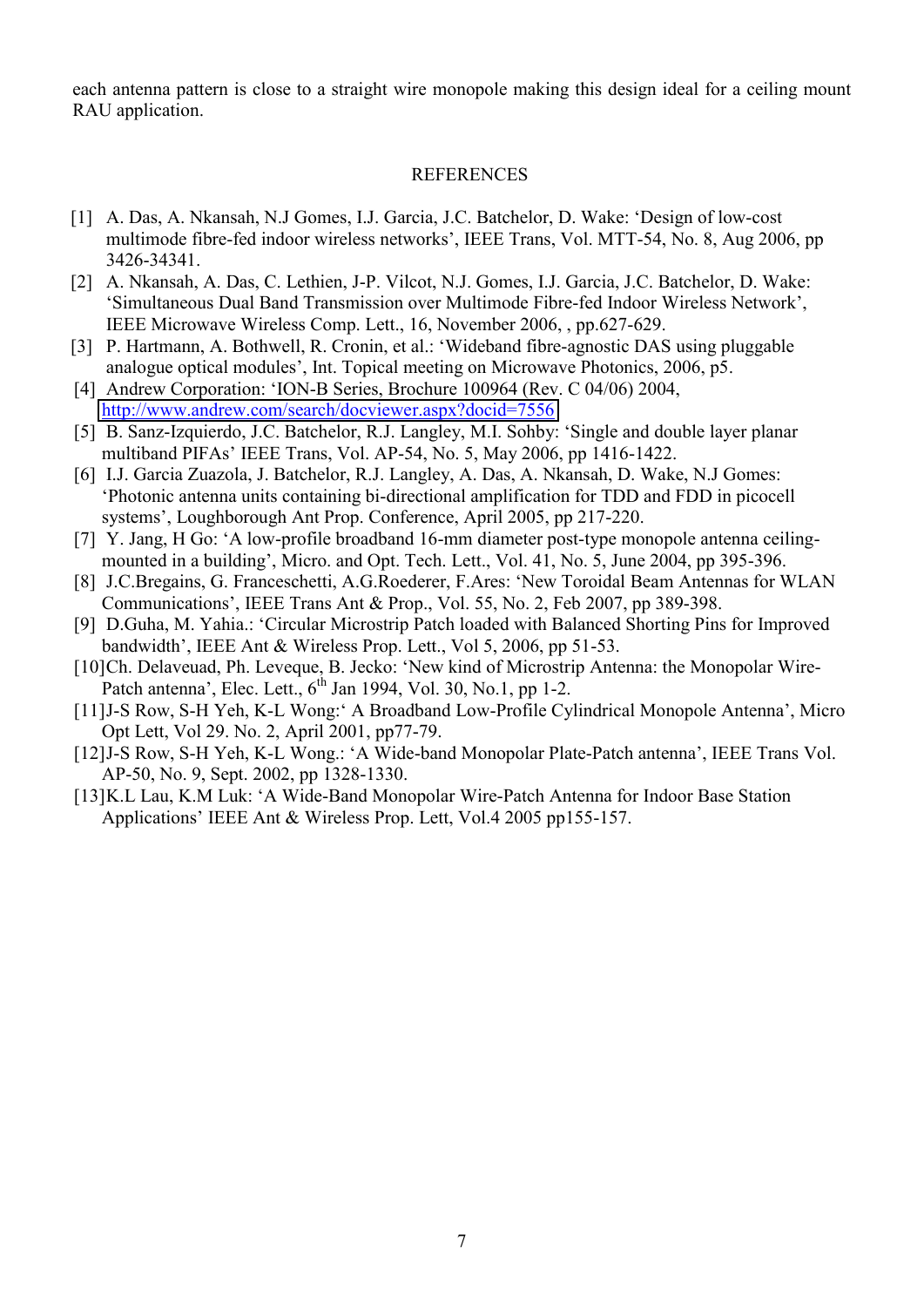**Peter Callaghan** received the B.Sc degree from The City University, London, U.K. in 1982 and a Ph.D Degree from the University of Kent, Canterbury, U.K. in 1992. He has been a researcher with the University of Kent since 1988. In 1997 he was a founding member of the Harada R&D centre based at the University of Kent, and acted as Head of Development until 2006 when he returned to full-time research. His current research interests include antennas for wireless communications and automotive applications, active antennas and integration of antennas with microwaves photonic systems.



**John C. Batchelor** (M'94) received the B.Sc. and Ph.D. degrees from the University of Kent, Canterbury, U.K., in 1991 and 1995, respectively.

From 1994 to 1996, he was a Research Assistant with the Electronics Department, University of Kent, and in 1997, became a Lecturer of electronic engineering. His current research interests include printed antennas, compact multiband antennas, electromagnetic- bandgap structures, and low-frequency frequency-selective surfaces.

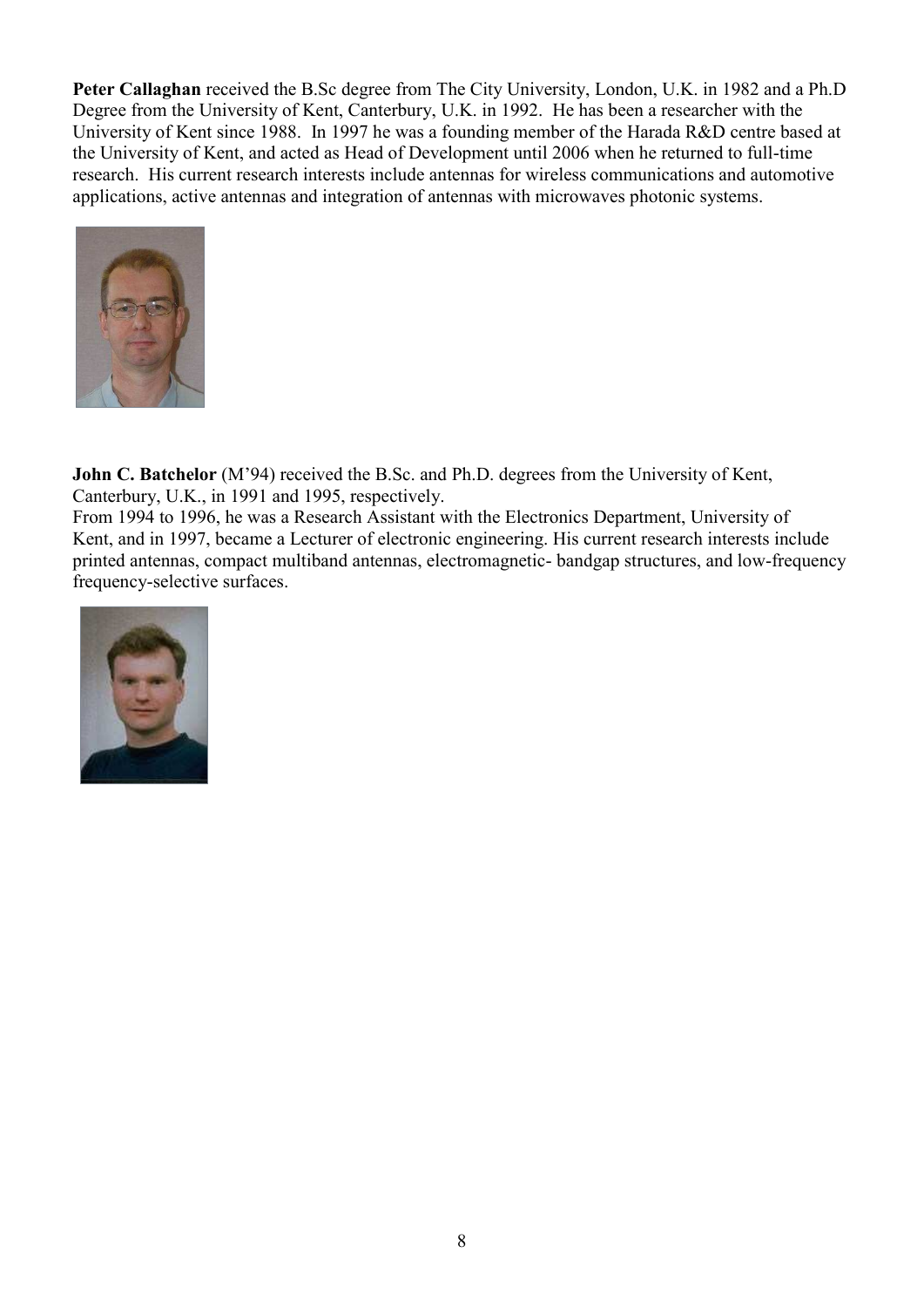| <b>TABLE I</b>          |               |  |  |  |
|-------------------------|---------------|--|--|--|
| EUROPEAN WIRELESS BANDS |               |  |  |  |
| System                  | Frequency     |  |  |  |
|                         | (MHz)         |  |  |  |
| <b>GSM</b>              | 890-960       |  |  |  |
| <b>DCS-1800</b>         | $1710 - 1880$ |  |  |  |
| 3G (UMTS)               | 1920-2170     |  |  |  |
| WLAN (ISM band)         | 2400-2483.5   |  |  |  |

TABLE II COMPARISON OF AZIMUTH AVERAGE GAIN (DBI) FOR DIFFERENT TYPES OF ANTENNA

| Antenna Type                      | <b>GSM</b> |         | <b>DCS</b> |         | 3 <sub>G</sub> |         | <b>WLAN</b> |         |
|-----------------------------------|------------|---------|------------|---------|----------------|---------|-------------|---------|
| Polarisation                      | Vert       | Hor     | Vert       | Hor     | Vert           | Hor     | Vert        | Hor     |
| Stacked patch; 80/85mm<br>spacing | $-3.6$     | $-16.7$ | $-2.7$     | $-14.4$ | $-2.7$         | $-11.1$ | $-2.7$      | $-14.3$ |
| Stacked patch; 60/76mm<br>spacing | $-3.4$     | $-15.6$ | $-3.9$     | $-13.1$ | $-2.1$         | $-15.4$ | $-4.8$      | $-14.2$ |
| Monopole                          | 0.2        | $-7.6$  | $-0.4$     | $-11.3$ | $-0.3$         | $-11.7$ | $-2.3$      | $-14.3$ |
| Discone                           | $-2.3$     | $-8.2$  | $-1.8$     | $-13.6$ | $-1.2$         | $-13.0$ | $-3.1$      | $-17.9$ |
| Planar multiband element<br>[5]   | $-11.6$    | $-9.9$  | $-13.3$    | $-10.6$ | $-11.7$        | $-8.2$  | $-14.8$     | $-11.1$ |

TABLE III

| Antenna Type                      | <b>GSM</b> |     | <b>DCS</b> |     | 3G   |     | <b>WLAN</b> |     |
|-----------------------------------|------------|-----|------------|-----|------|-----|-------------|-----|
| Polarisation                      | Vert       | Hor | Vert       | Hor | Vert | Hor | Vert        | Hor |
| Stacked patch; 80/85mm<br>spacing | 0.9        | 6.4 | 4.2        | 6.4 | 5.8  | 5.5 | 2.4         | 5.3 |
| Stacked patch; 60/76mm<br>spacing | 0.8        | 6.1 | 1.7        | 5.7 | 2.0  | 4.6 | 2.3         | 5.8 |
| Monopole                          | 1.2        | 4.1 | 2.0        | 4.1 | 2.5  | 6.5 | 2.1         | 5.4 |
| Discone                           | 1.4        | 5.5 | 1.2        | 4.2 | 0.8  | 4.8 | 1.2         | 6.9 |
| Planar multiband element<br>[5]   | 5.4        | 6.5 | 5.0        | 5.7 | 5.9  | 6.3 | 7.3         | 6.6 |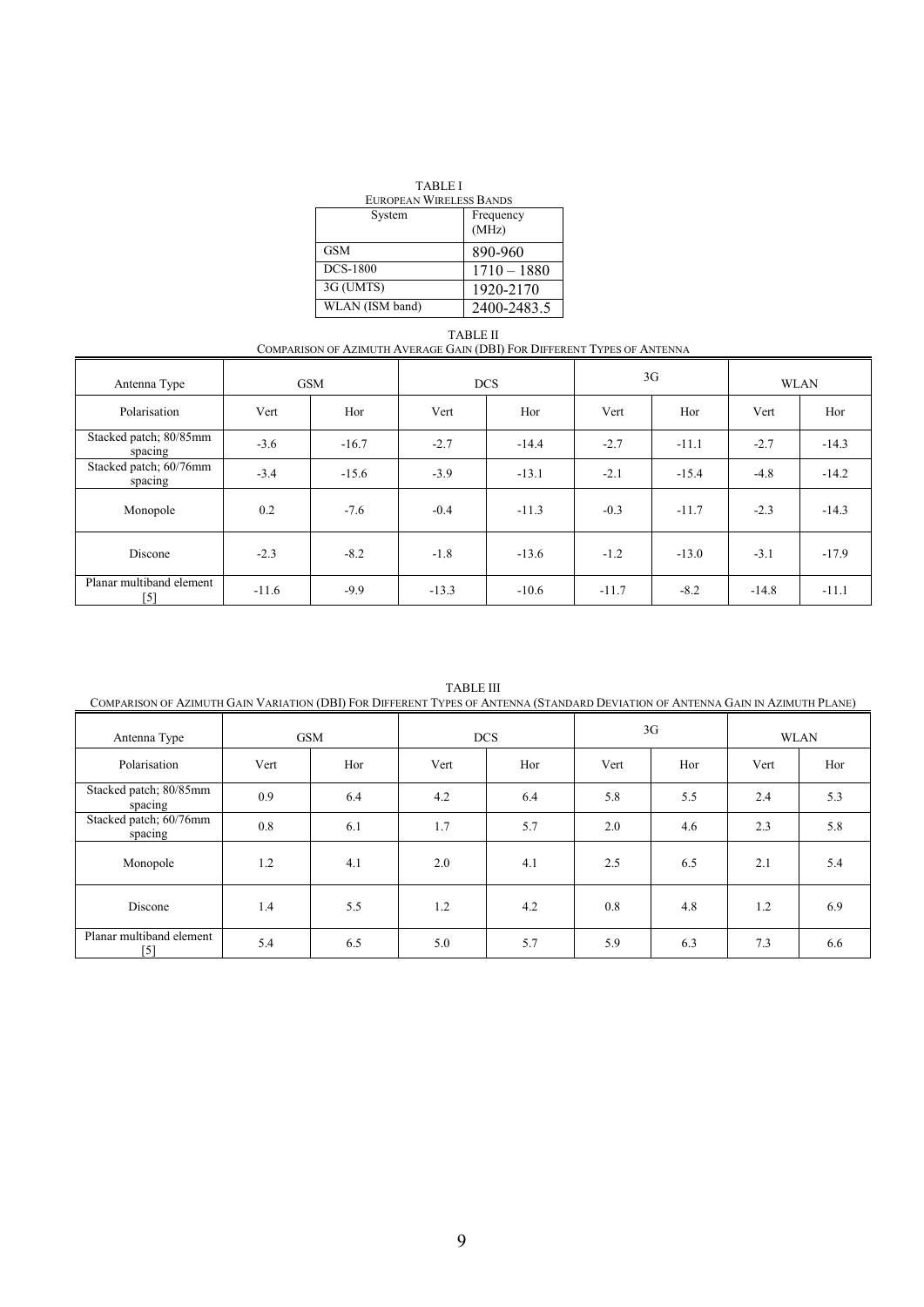### FIGURES



Fig. 1: Design details

L = 300 mm, H1 = 10 mm, H2 = 10mm, S1 = 20 mm, S2 = 60 mm, S3 = 60 mm, S4 =68mm, S5 = 76 mm, D1 (GSM) = 210mm, D2 (DCS) = 40 mm, D3 (3G) = 34.6 mm, D4 = D5 = 29.5 mm (WLAN)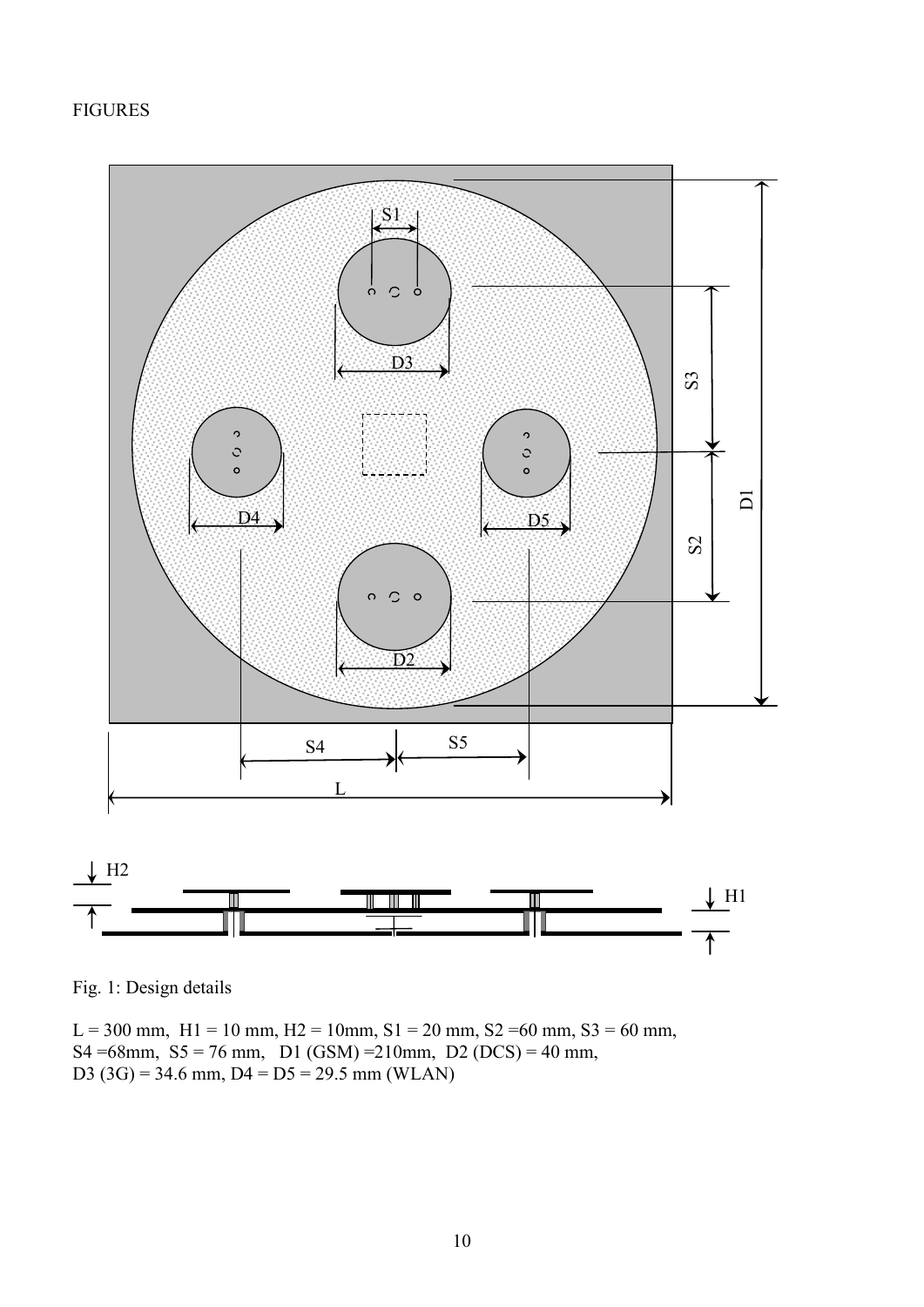

Fig.2: Measured frequency dependence on pin-patch antenna radius in L-Band

**Centre Frequency** 

 $--- 8$  % Bandwidth  $(-10$  dB Return Loss)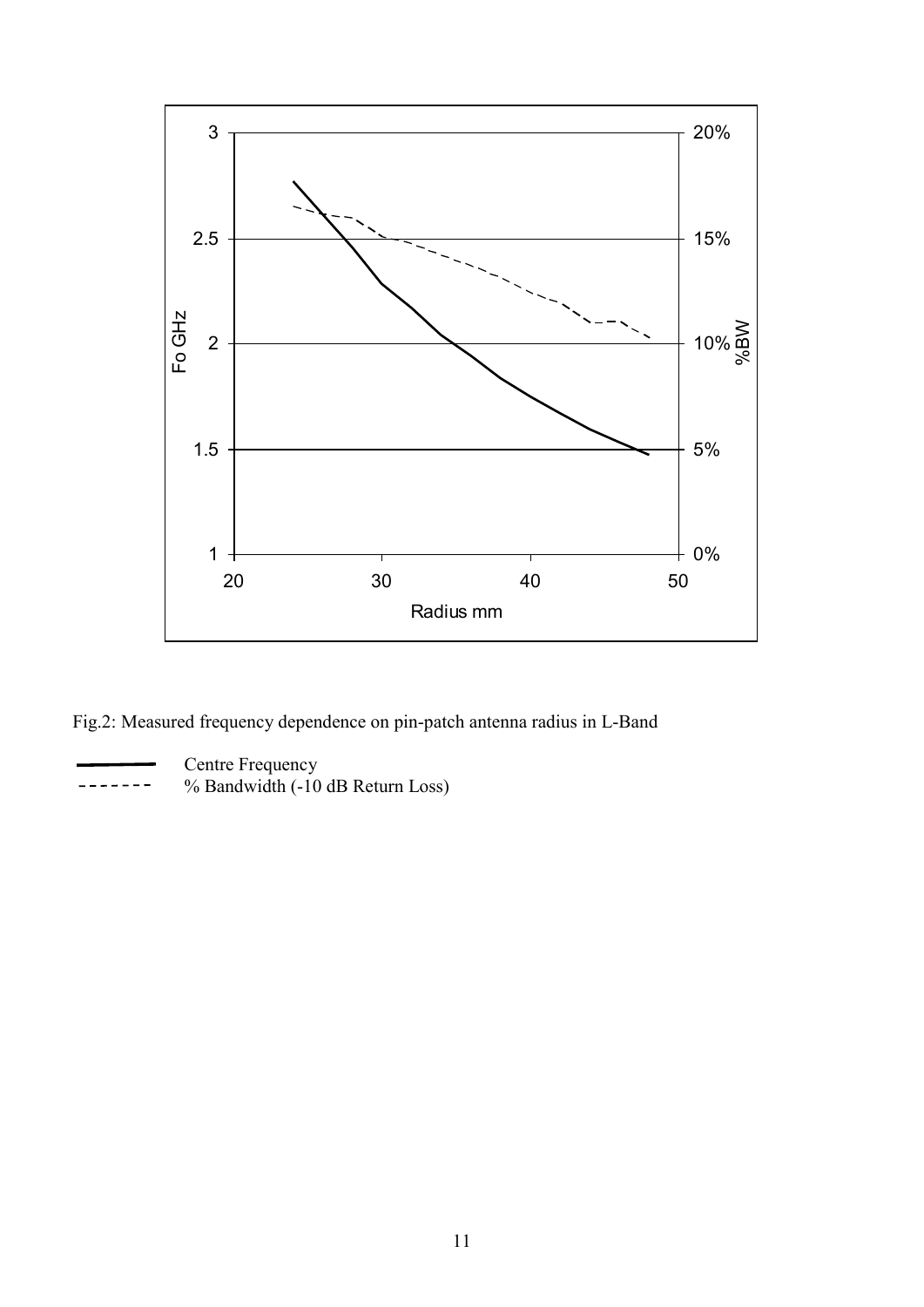

Fig. 3: Effect of Antennas spacing upon the Azimuth Radiation Pattern

Compare model to measurement  $-S2=$ S3=80, S4=S5=85mm  $S2 = S3 = 60, S4 = S5 = 76$ mm solid – measurement dash – CST Predictions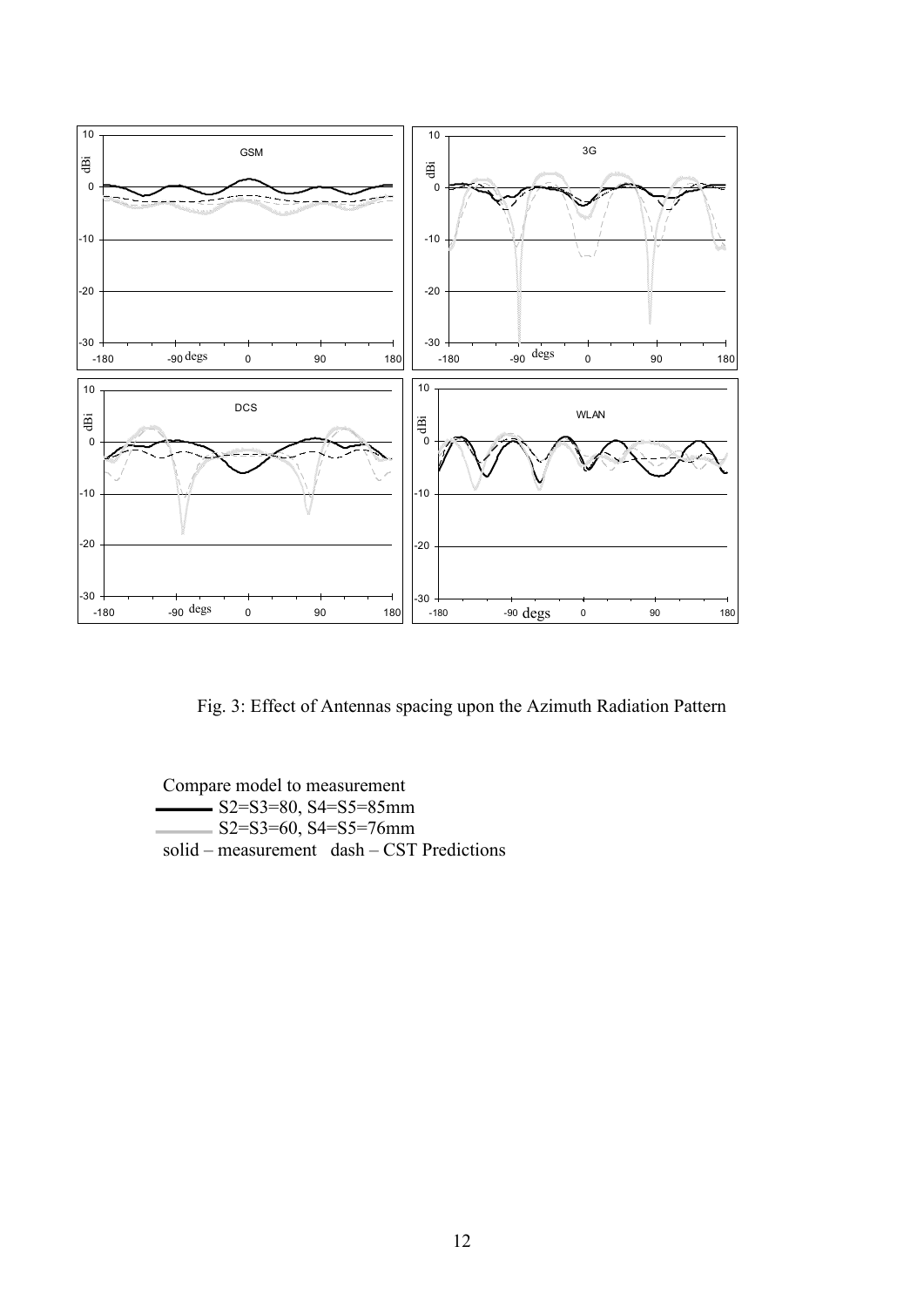

(a) Variation of Isolation at 2.45 GHz with Antenna spacing<br>
Vary S4 (S5 =  $\cdot$  Vary S4 (S5 =  $\cdot$  $----$  Vary S4 (S5 = 76mm)



(b) Isolation for offsets of 68mm / 76mm Measurement ------CST Predictions **-----** Requirement

Fig. 4: Isolation between the two WLAN antennas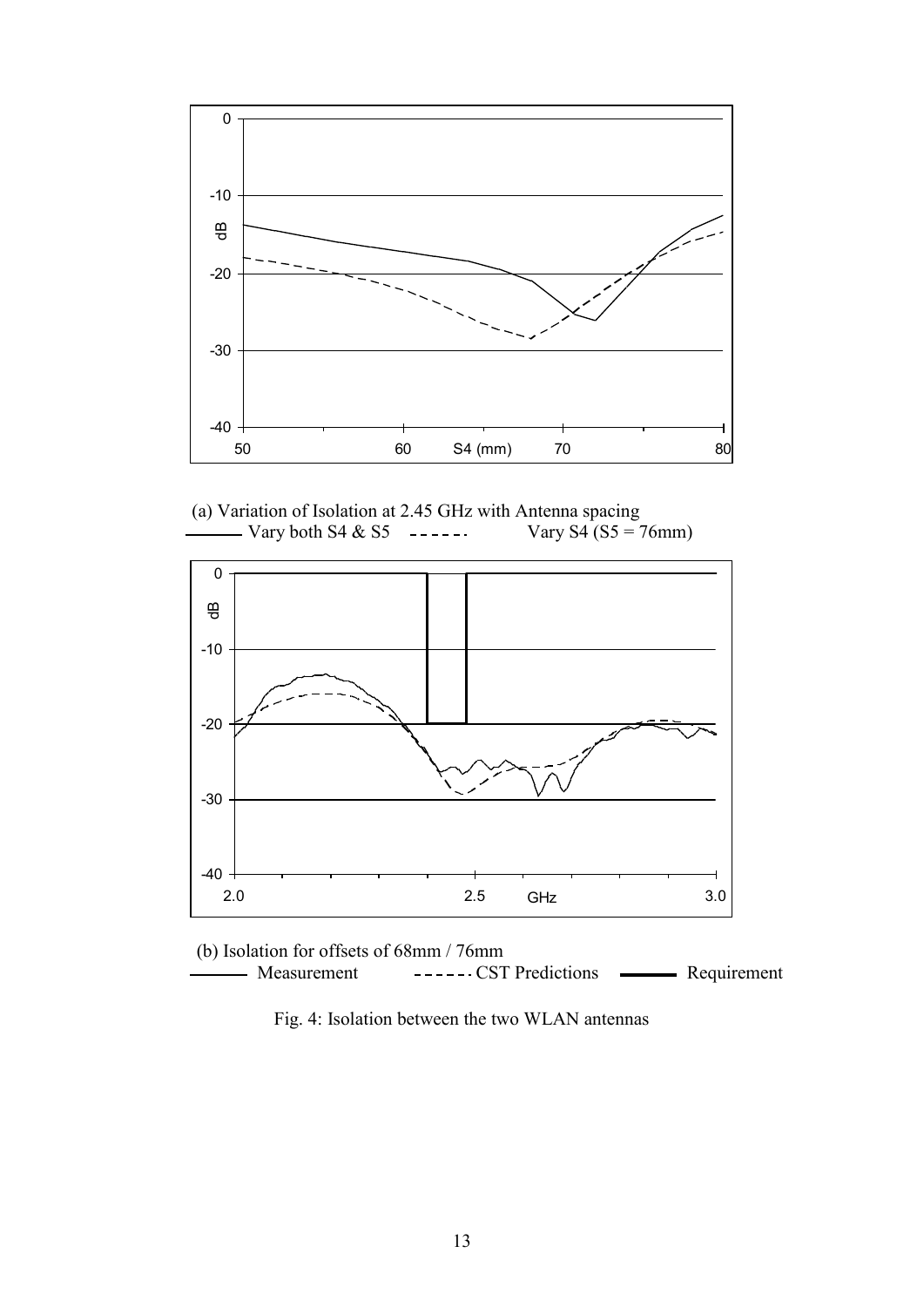

(a) Equivalent circuit of GSM Antenna and matching circuit



(b) Cross Section through GSM Antenna Feed showing realisation of matching circuit

Fig. 5: Details of GSM Matching to compensate for L-Band Feed position detuning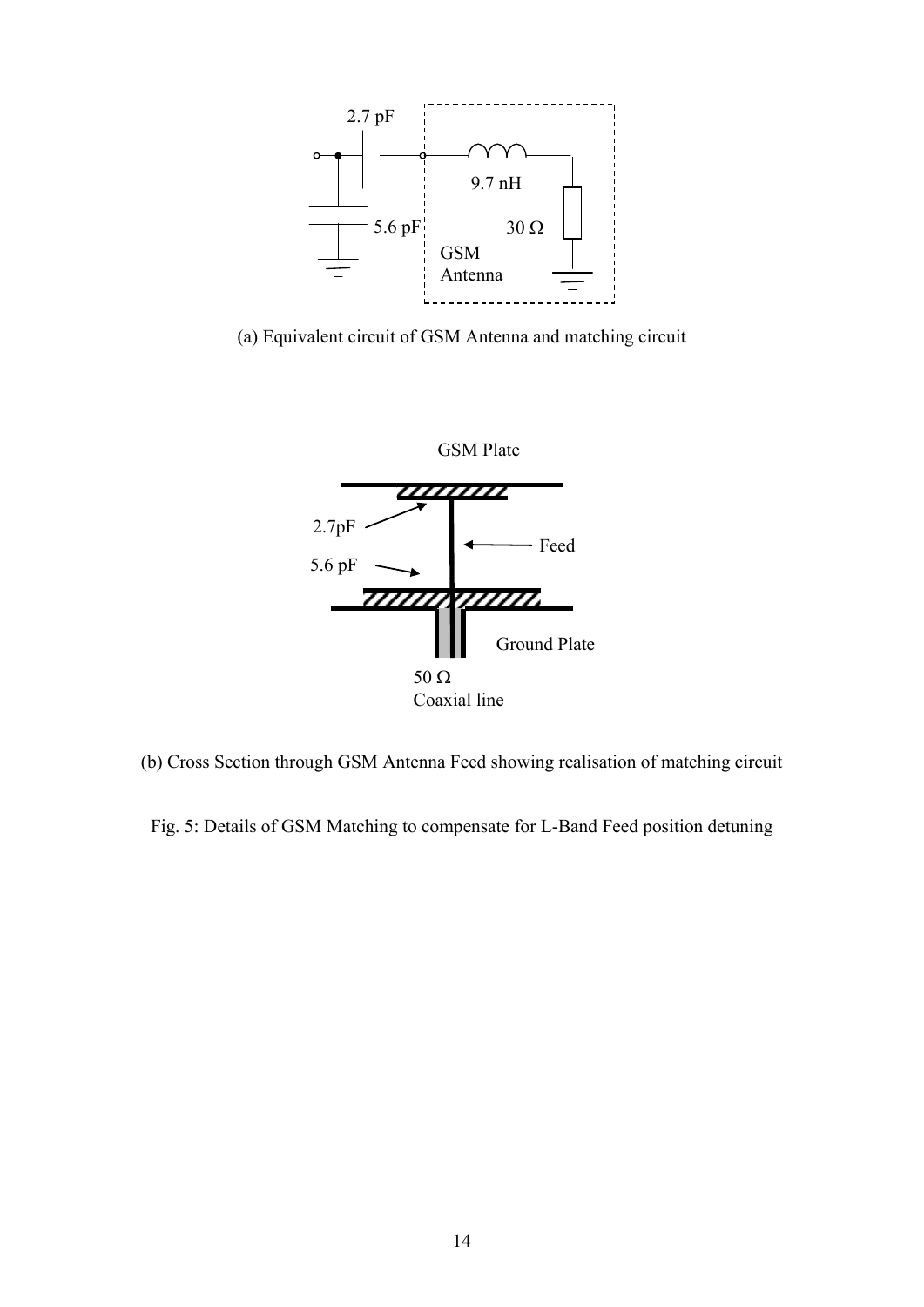

Fig. 6: Return loss of Antennas

Measurement ------ CST Predictions **------** Requirement